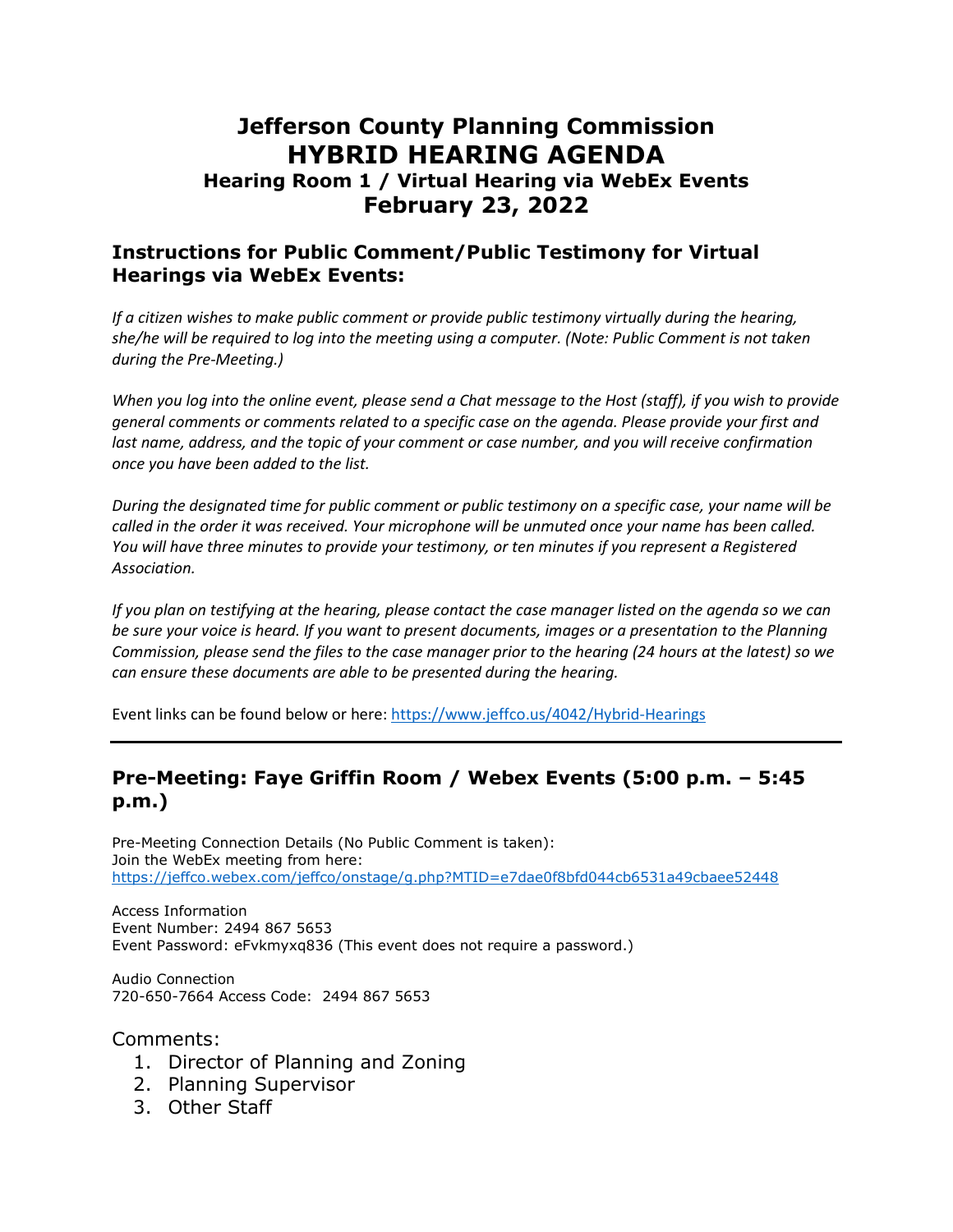- 4. Legal Counsel
- 5. Administrative Assistant
- 6. Planning Commission
- 7. Julie Story, Public Affairs, Public Testimony Registration

Overview of Public Hearing (case review)

#### **Hearing: Hearing Room 1 / Webex Events (Approximately 6:15 p.m.)**

PC Hearing Connection Details: Join the WebEx meeting from here: <https://jeffco.webex.com/jeffco/onstage/g.php?MTID=ecccc8e3ce0f71bf7033e2c030996c1a2>

Access Information Event Number: 2484 962 5561 Event Password: ZKuJCDpd487 (This event does not require a password.)

Audio Connection 720-650-7664 Access Code: 2484 962 5561

1. **Call to Order**

#### 2. **Pledge of Allegiance**

#### 3. **Discussion of Virtual Meeting Procedures**

#### 4. **Citizen Comments**

A short period for members of the public to appear without being scheduled ahead of time to make comments on planning matters not before the Commission at this time.

5. **Approval of minutes** *– February 9, 2022*

## **Agenda Items:**

### **Consent Agenda**

| 21-106331RZ              | Rezoning                                                                                                                                                            |
|--------------------------|---------------------------------------------------------------------------------------------------------------------------------------------------------------------|
| <b>Case Name:</b>        | T Bar S Ranch North Official Development Plan                                                                                                                       |
| <b>Owner/Applicant:</b>  | <b>NKR Properties LLC</b>                                                                                                                                           |
| <b>Location:</b>         | 31983 Upper Bear Creek Road                                                                                                                                         |
|                          | Section 5, Township 5 South, Range 71 West                                                                                                                          |
| <b>Approximate Area:</b> | 1.96 Acres                                                                                                                                                          |
| <b>Purpose:</b>          | Rezoning from Commercial-One (C-1) to<br>Planned Development (PD) to legalize the six<br>existing residential units, and to allow future<br>expansions of this use. |
| <b>Case Manager:</b>     | <b>Cassidy Clements</b>                                                                                                                                             |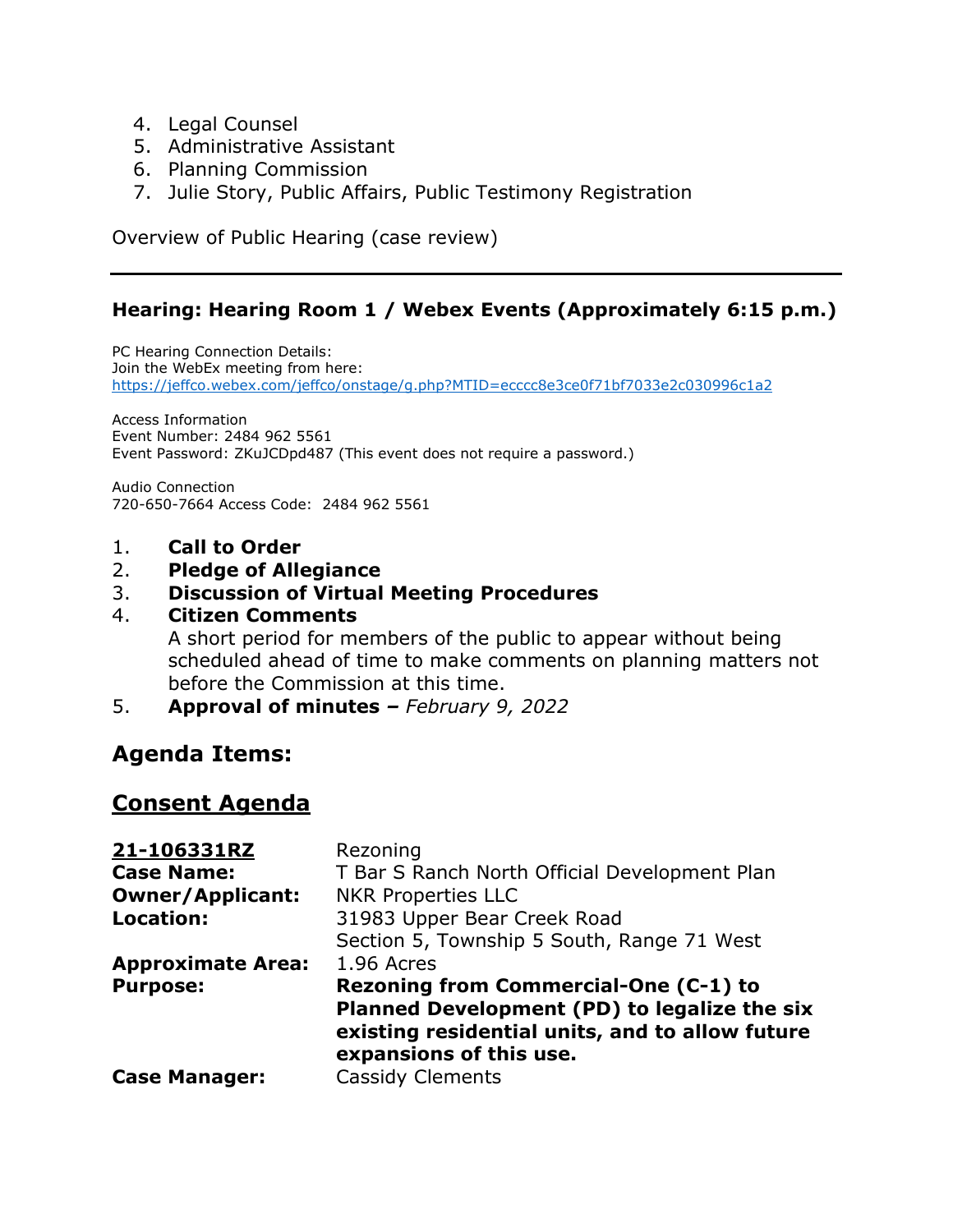| 21-134883RZ<br><b>Case Name:</b><br><b>Owner/Applicant:</b><br><b>Location:</b> | Rezoning<br>Apache Trail & Mary's Drive ODP<br>Rodney G Morgan & Kathleen S Estes-Morgan<br>29222 Marys Drive, 11609 Apache Trail, 61-223-01-                             |
|---------------------------------------------------------------------------------|---------------------------------------------------------------------------------------------------------------------------------------------------------------------------|
|                                                                                 | 017<br>Section 22 & 27, Township 6 South, Range 71 West                                                                                                                   |
| <b>Approximate Area:</b><br><b>Purpose:</b>                                     | 55.38 Acres<br>Rezoning from Agricultural-Two (A-2) to<br><b>Planned Development (PD) to allow three</b><br>dwelling units (one single family dwelling and<br>one duplex) |
| <b>Case Manager:</b>                                                            | <b>Cassidy Clements</b>                                                                                                                                                   |
| <u>21-104821PF</u><br><b>Case Name:</b><br><b>Owner/Applicant:</b>              | Preliminary and Final Plat<br><b>Cedar Creek Subdivision</b><br>Bradley J. and Janell R. Bryan Trust and Nicholas<br><b>Bryan</b>                                         |
| <b>Location:</b>                                                                | 12425 W 10th Avenue<br>Section 5, Township 4 South, Range 69 West                                                                                                         |
| <b>Approximate Area:</b>                                                        | 1.03 Acres                                                                                                                                                                |
| <b>Purpose:</b>                                                                 | To subdivide the property into 3 lots for single-<br>family detached units and 2 lots for single-<br>family attached units.                                               |
| <b>Case Manager:</b>                                                            | Laura Armstrong                                                                                                                                                           |

# **Regular Agenda**

| 21-132042RZ              | Rezoning                                                                                                                                      |
|--------------------------|-----------------------------------------------------------------------------------------------------------------------------------------------|
| <b>Case Name:</b>        | 4755 Eldridge St. ODP                                                                                                                         |
| <b>Owner/Applicant:</b>  | A Eddie Geisert and Paula D. Dunbar                                                                                                           |
| Location:                | 4755 Eldridge St.                                                                                                                             |
|                          | Section 19, Township 3 South, Range 69 West                                                                                                   |
| <b>Approximate Area:</b> | 4.59 Acres                                                                                                                                    |
| <b>Purpose:</b>          | To Rezone from Agricultural Two (A-2) to a<br><b>Planned Development (PD) to allow a</b><br>maximum of 12 single-family detached<br>dwellings |
| <b>Case Manager:</b>     | <b>Felicity Selvoski</b>                                                                                                                      |

## **Adjournment**